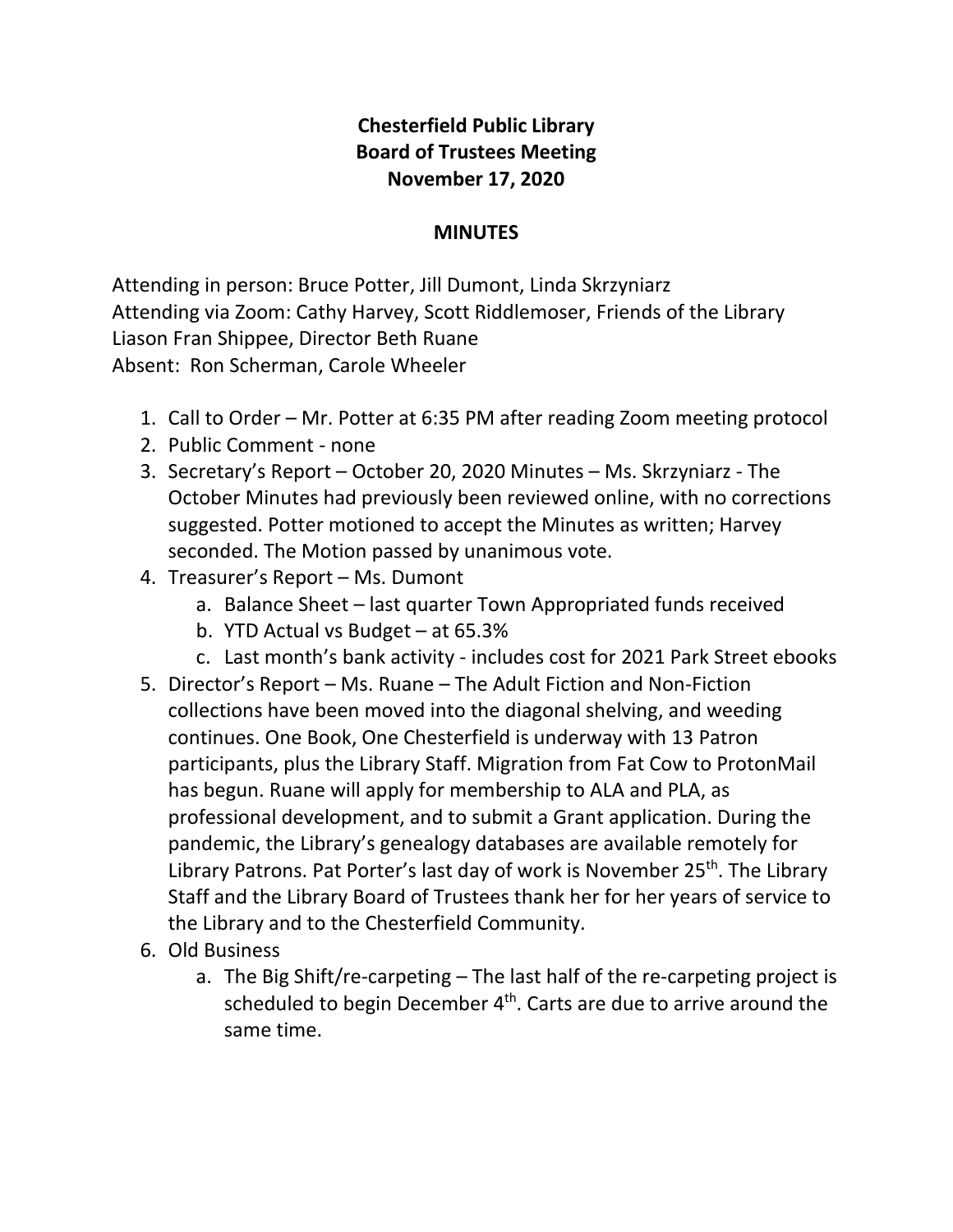- b. Coronavirus Response / Reopening Due to an increase in Covid-19 cases in NH, the Library's reopening timeline will not be able to be made until after the holiday season.
- c. ALA Small and Rural Libraries grant Ruane will submit a grant application to the ALA for a project to help support families challenged with children learning from home, and to modernize technology offerings for children and young adults. The project will allow the purchase of 4 iPads, 10 OSMO kits, and STEAM books. At the end of the pandemic, the materials will be available for "in library" use only.
- d. The Alternate Trustee opening will be advertised on the Library website and in the Library newsletter.
- 7. New Business
	- a. Policy review none
	- b. 2020 Budget spending There will be a surplus from the 2020 budget to be returned to the taxpayers. The 2020 operating budget money will be spent before the end of the year.
	- c. 2021 Budget There is a meeting with the SelectBoard on 11/18 at 7:30 to discuss the 2021 draft budget. Shippee suggested adding columns to the draft budget to show differentials and percentages for every line item. Dumont will also remove employee names from the salary sheet.
	- d. Nubanusit Library Co-op is providing trial access to Newsbank, for remote and in-Library use. This is not a major newspaper market – it supports smaller newspapers instead. The trial ends Nov 30<sup>th</sup>. The Trustees decided not to subscribe to the service. Ruane will research online access to a local paper for Patron use.
	- e. Library staffing Pat's position is open and being advertised. Ruane is looking for someone with a Bachelor's Degree and Library Experience for the 15 hour/week position.
	- f. Storage Site work is needed for an outside shed, before spring, if that is the answer to the lack of storage space in the Library. Riddlemoser offered shelving quotes from Home Depot and Target for approximately \$150 per storage unit to be used in the office space. A decision will be made at a later date.
- 8. Public Comment none